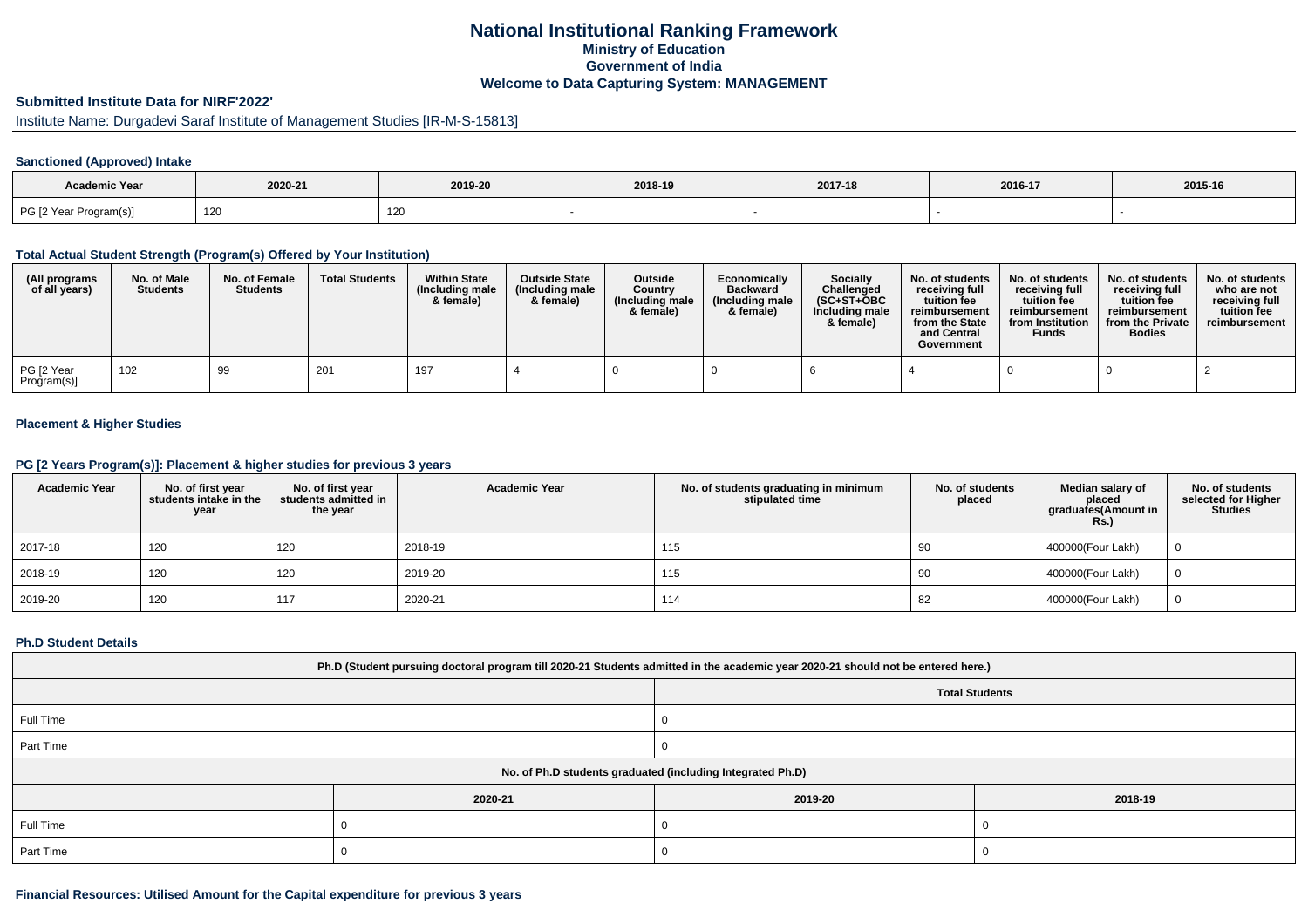| <b>Academic Year</b>                                                                                                                                                        | 2020-21                                           | 2019-20                                                            | 2018-19                                                                   |  |  |  |  |  |
|-----------------------------------------------------------------------------------------------------------------------------------------------------------------------------|---------------------------------------------------|--------------------------------------------------------------------|---------------------------------------------------------------------------|--|--|--|--|--|
|                                                                                                                                                                             | <b>Utilised Amount</b>                            | <b>Utilised Amount</b>                                             | <b>Utilised Amount</b>                                                    |  |  |  |  |  |
| Annual Capital Expenditure on Academic Activities and Resources (excluding expenditure on buildings)                                                                        |                                                   |                                                                    |                                                                           |  |  |  |  |  |
| Library (Books, Journals and e-Resources only)                                                                                                                              | 53398 (Fifty Thousand Three Hundered Ninty Eight) | 274048 (Two Lac Seventy Four Thousand Fourty Eight)                | 1437324 (Fourteen Lac Three Seven Thousand Three<br>Hundered Twenty Four) |  |  |  |  |  |
| Expenditure on setting up/upgradation of laboratory                                                                                                                         | $0$ (zero)                                        | 0 (zero)                                                           | 0 (zero)                                                                  |  |  |  |  |  |
| Other expenditure on creation of Capital Assets (For setting up classrooms, seminar hall, conference hall, library excluding<br>expenditure on Land , Building, Roads etc.) | 83650 (Eighty Three Thousand Six Hundered Fifty)  | 757155 (Seven Lac Fifty Seven Thousand One Hundered Fifty<br>Five) | 511349 (Five Lac Eleven Thousand Three Hundered Fourty<br>Nine)           |  |  |  |  |  |

## **Financial Resources: Utilised Amount for the Operational expenditure for previous 3 years**

| <b>Academic Year</b>                                                                                                                                                                           | 2020-21                                                                           | 2019-20                                                                                 | 2018-19                                                                            |  |  |  |  |  |
|------------------------------------------------------------------------------------------------------------------------------------------------------------------------------------------------|-----------------------------------------------------------------------------------|-----------------------------------------------------------------------------------------|------------------------------------------------------------------------------------|--|--|--|--|--|
|                                                                                                                                                                                                | <b>Utilised Amount</b>                                                            | <b>Utilised Amount</b>                                                                  | <b>Utilised Amount</b>                                                             |  |  |  |  |  |
| <b>Annual Operational Expenditure</b>                                                                                                                                                          |                                                                                   |                                                                                         |                                                                                    |  |  |  |  |  |
| Salaries (Teaching and Non Teaching staff)                                                                                                                                                     | 41075855 (Four Crore Ten Lakh Seventy Five Thousand Eight<br>Hundred Fifty Five ) | 44323224 (Four Crore Forty Three Lakh Twenty Three<br>Thousand Two Hundred Twenty Four) | 44037628 (Four Crore Forty Lakh Thirty Seven Thousand Six<br>Hundred Twenty Eight) |  |  |  |  |  |
| Maintenance of Academic Infrastructure or consumables and<br>other running expenditures(excluding maintenance of hostels<br>and allied services, rent of the building, depreciation cost, etc) | 1112671 (Eleven Lakh Twelve Thousand Six Hundred Seventy<br>One)                  | 1346835 (Thirteen Lakh Forty Six Thousand Eight Hundred<br>Thirty Five )                | 2538921 (Twenty Five Lakh Thirty Eight Thousand Nine<br>Hundred Twenty One)        |  |  |  |  |  |
| Seminars/Conferences/Workshops                                                                                                                                                                 | 14000 (fourteen thousand)                                                         | 257480 (Two Lakh Fifty Seven Thousand Four Hundred Eighty                               | 381318 (Three Lakh Eighty One Thousand Three Hundred<br>Eighteen                   |  |  |  |  |  |

## **Sponsored Research Details**

| <b>Financial Year</b>                    | 2020-21 | 2019-20 | 2018-19           |  |
|------------------------------------------|---------|---------|-------------------|--|
| Total no. of Sponsored Projects          |         |         |                   |  |
| Total no. of Funding Agencies            |         |         |                   |  |
| Total Amount Received (Amount in Rupees) |         |         | 2400000           |  |
| Amount Received in Words                 | Zero    | Zero    | Twenty Four Lakhs |  |

## **Consultancy Project Details**

| <b>Financial Year</b>                    | 2020-21 | 2019-20 | 2018-19                                             |  |
|------------------------------------------|---------|---------|-----------------------------------------------------|--|
| Total no. of Consultancy Projects        |         |         |                                                     |  |
| Total no. of Client Organizations        |         |         |                                                     |  |
| Total Amount Received (Amount in Rupees) |         |         | 1004934                                             |  |
| Amount Received in Words                 | Zero    | Zero    | Ten lac four thousand nine hundred thirty four only |  |

## **Executive Development Program/Management Development Programs**

| <b>Financial Year</b>                                                           | 2020-21 | 2019-20 | 2018-19 |
|---------------------------------------------------------------------------------|---------|---------|---------|
| Total no. of Executive Development Programs/ Management<br>Development Programs |         |         |         |